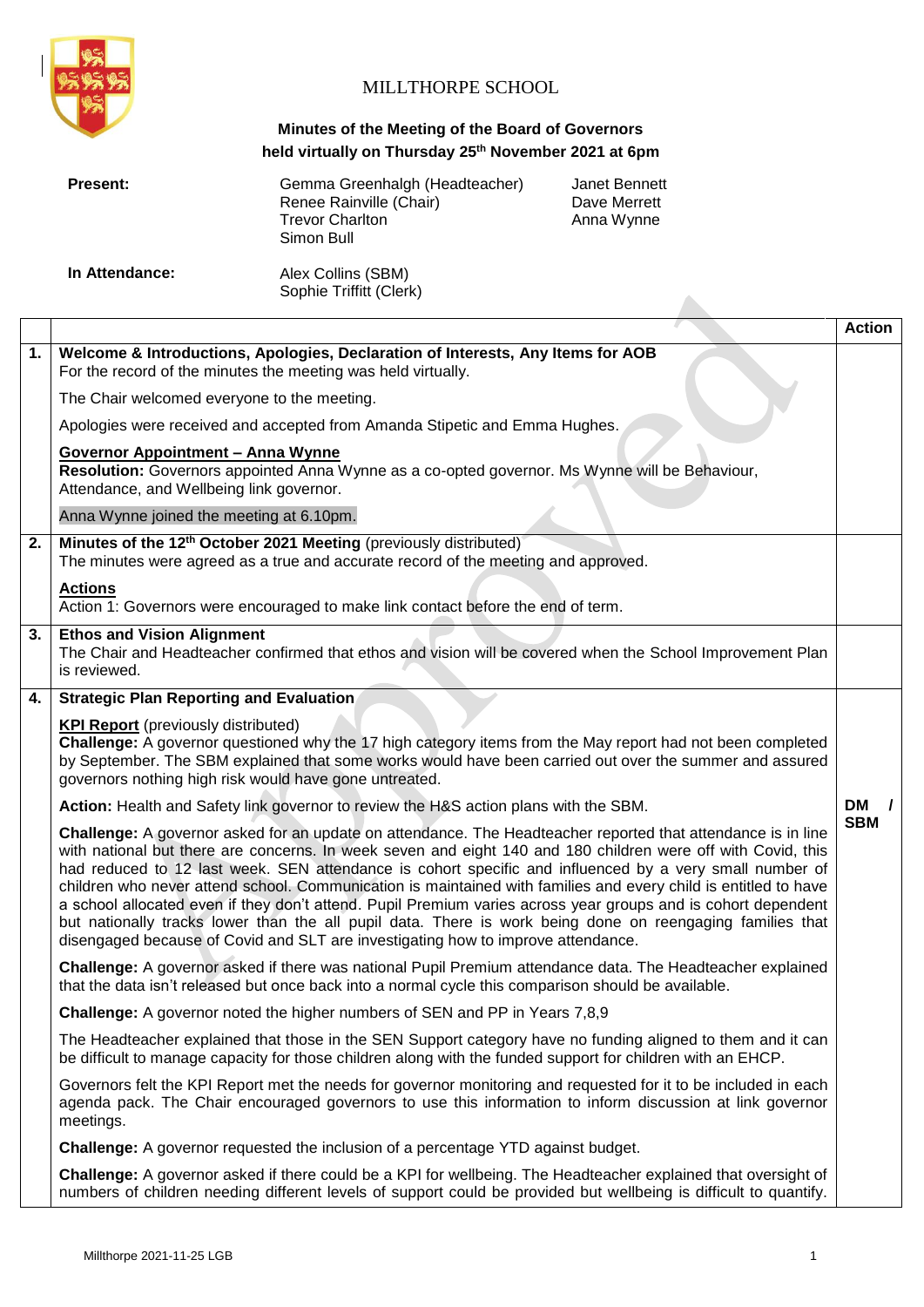| There is work planned to address the identified need around resilience.                                                                                                                                                                                                                                                                                                                                                                                |                 |  |
|--------------------------------------------------------------------------------------------------------------------------------------------------------------------------------------------------------------------------------------------------------------------------------------------------------------------------------------------------------------------------------------------------------------------------------------------------------|-----------------|--|
| Action: Anna Wynne to meet with the Headteacher and SLT Wellbeing lead and have a tour of the school.                                                                                                                                                                                                                                                                                                                                                  | <b>AW</b><br>HТ |  |
| <b>School Improvement Plan Update</b>                                                                                                                                                                                                                                                                                                                                                                                                                  |                 |  |
| There was no update to report.                                                                                                                                                                                                                                                                                                                                                                                                                         |                 |  |
| <b>Pupil Premium</b><br>There was no update to report.                                                                                                                                                                                                                                                                                                                                                                                                 |                 |  |
| <b>Safeguarding</b>                                                                                                                                                                                                                                                                                                                                                                                                                                    |                 |  |
| The Headteacher reported that there were a total umber of 34 safeguarding cases (FEHA - 16, Child in Need -<br>17, Child Protection - 1).                                                                                                                                                                                                                                                                                                              |                 |  |
| Common themes include;<br>sexting<br>sexual violence<br>eating disorders (11 which is unprecedented)<br>weapons in school (not used and no intent)<br>self-harm (this is a significant need and the children at serious risk are on safety plans, need escorting<br>$\blacksquare$<br>and have significant agency involvement which requires additional capacity from the team)                                                                        |                 |  |
| Incidents of domestic violence has increased with an increase in operation encompass notifications.<br>$\blacksquare$<br>Training is up to date and assemblies held on sexual harassment which led to a harassment disclosure and                                                                                                                                                                                                                      |                 |  |
| staff used the systems put in place.                                                                                                                                                                                                                                                                                                                                                                                                                   |                 |  |
| There has been a high level of positive feedback from the police and outside agencies on the provision and<br>support provided.                                                                                                                                                                                                                                                                                                                        |                 |  |
| Themes where the school are struggling are exploitation and children going missing but there is a social worker<br>who works on this area and the school feel well supported. Six students in Year 9 to Year 11 are being dealt<br>with around child exploitation and these children are a significant concern.                                                                                                                                        |                 |  |
| Governors recorded thanks to Mrs Fisher and Ms Simpson for their amazing work in this area.                                                                                                                                                                                                                                                                                                                                                            |                 |  |
| Challenge: A governor noted that it was useful to have the background which underpins the challenges schools<br>are facing before teaching.                                                                                                                                                                                                                                                                                                            |                 |  |
| Challenge: A governor asked if the school is linked into any mental health support teams. The Headteacher<br>confirmed that there are many contacts and programmes that the school engage with but Mrs Fisher would be<br>able to confirm the details.                                                                                                                                                                                                 |                 |  |
| <b>Staff Voice CPD Outcomes</b><br>Carried over to the January meeting.                                                                                                                                                                                                                                                                                                                                                                                |                 |  |
| <b>Educational Performance</b><br>The PPE data will be available for the January meeting.                                                                                                                                                                                                                                                                                                                                                              |                 |  |
| <b>Finance and Budgeting</b><br>There was no update to report.                                                                                                                                                                                                                                                                                                                                                                                         |                 |  |
| <b>Special Projects</b>                                                                                                                                                                                                                                                                                                                                                                                                                                |                 |  |
| <b>Expansion Plan</b> (previously distributed)<br>The SBM explained that the school, MAT and CYC are working together on the project delivery.                                                                                                                                                                                                                                                                                                         |                 |  |
|                                                                                                                                                                                                                                                                                                                                                                                                                                                        |                 |  |
| Challenge: A governor noted that it was very positive for the school but given the workload asked if all parties<br>are confident of completing by next academic year. The SBM confirmed that the project team are confident it<br>can be done but have not yet appointed a principal contractor and part of the selection process will be to have a<br>credible plan for delivering the project as, despite being achievable, it will be a challenge. |                 |  |
| Challenge: A governor recommended a detailed discussion with contractors on material availability as this is an<br>issue in construction at the moment. The SBM explained that the project manager and Eddisons will be relied<br>upon to identify areas of risk and mitigating factors.                                                                                                                                                               |                 |  |
| Challenge: A governor asked how, with the IT suite being converted to ordinary classrooms, IT will be provided<br>in the future with no specialist space. The SBM explained that a number of options are being explored for a<br>more agile provision using portable devices, funding is set aside in this year's budget to begin this process and<br>investment is being made in a network upgrade across school.                                     |                 |  |
| Challenge: A governor requested that governors are updated on the network upgrade and IT provision plan.                                                                                                                                                                                                                                                                                                                                               |                 |  |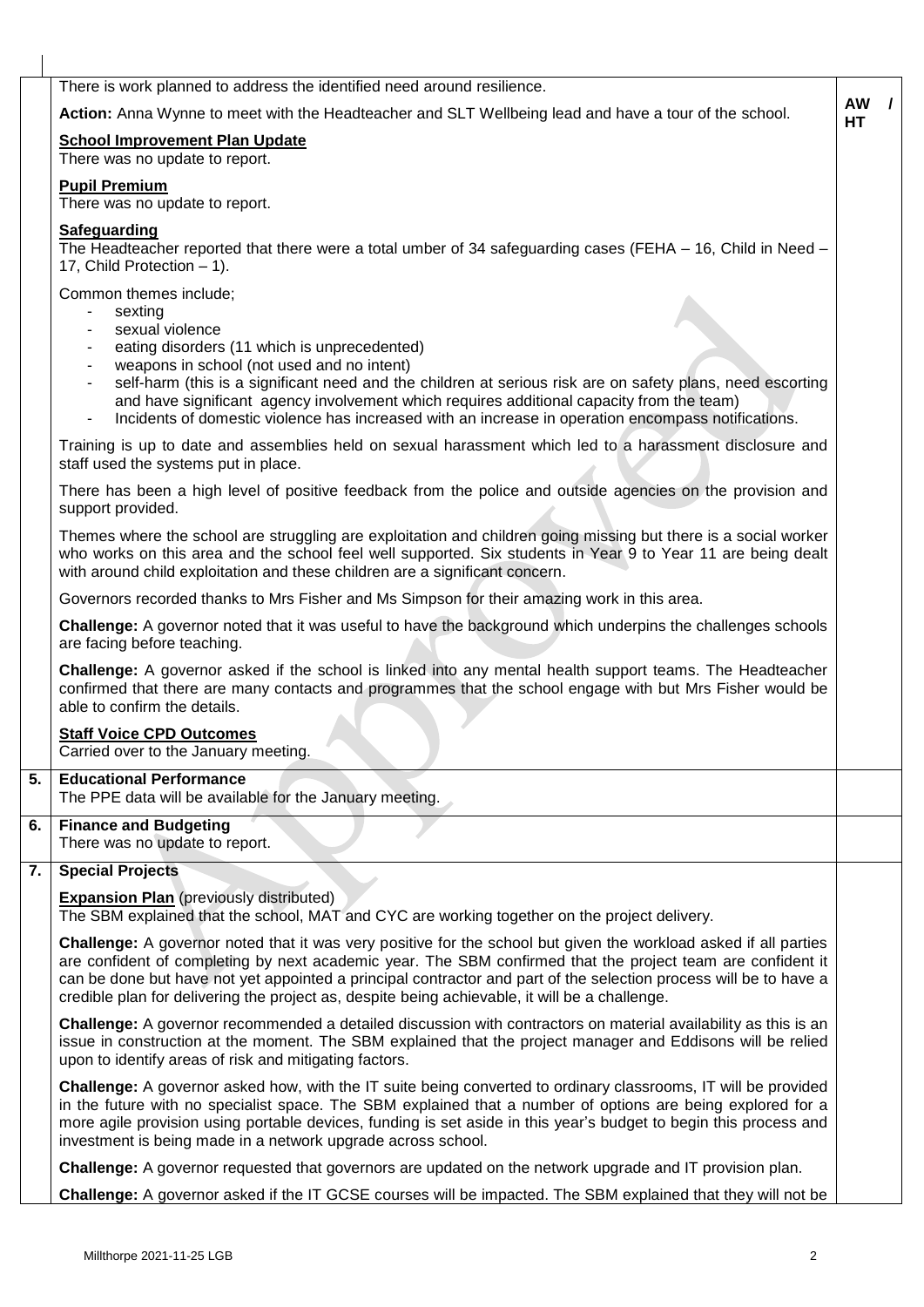|     | impacted as there will still be three dedicated PC rooms in the library block that will not be effected.                                                                                                                                                                                                                                                                                                                                                                                                                                          |  |
|-----|---------------------------------------------------------------------------------------------------------------------------------------------------------------------------------------------------------------------------------------------------------------------------------------------------------------------------------------------------------------------------------------------------------------------------------------------------------------------------------------------------------------------------------------------------|--|
|     | <b>Challenge:</b> A governor noted that it was important to have the positive updates to the dining area. The<br>Headteacher noted that the importance of having the dining space completed by September 2022 has been<br>made clear to Eddisons.                                                                                                                                                                                                                                                                                                 |  |
|     | Challenge: A governor asked how health and safety aspects of the project will be managed. The SBM<br>explained that he will have day to day responsibility of how the contractors and work interfaces with the normal<br>running of the school, Eddisons will be enforcing and monitoring the contractors Health and Safety Statement<br>and methods of working, and CYC can also provide an objective view.                                                                                                                                      |  |
|     | Challenge: A governor asked what impact there will be on classes. The SBM explained that the impact to<br>classes will be kept to a minimum, nothing planned during term time on this project will be as disruptive as<br>previous projects.                                                                                                                                                                                                                                                                                                      |  |
|     | The Headteacher recorded thanks to the SBM who has had to manage the process on a very tight timescale.                                                                                                                                                                                                                                                                                                                                                                                                                                           |  |
| 8.  | <b>Health and Safety Audits</b><br>Addressed as part of the KPI Report.                                                                                                                                                                                                                                                                                                                                                                                                                                                                           |  |
| 9.  | <b>Risk Record</b> (previously distributed)<br>Challenge: A governor questioned if, given the number of Covid cases, the risk of vulnerable staff being<br>infected or students taking Covid back home should be a risk. The Headteacher explained that this is an<br>assumed national risk and schools have to operate normally.                                                                                                                                                                                                                 |  |
|     | Governors had no changes to recommend.                                                                                                                                                                                                                                                                                                                                                                                                                                                                                                            |  |
| 10. | Behaviour for Learning Policy (previously distributed)<br>Challenge: A governor asked for an update on behaviour and if numbers are broadly as expected. The<br>Headteacher was pleased with how the system is working and with the pupil numbers for detentions and<br>exclusions. 850 children out of 1,060 had not reached the five points sanction threshold and 512 children had<br>none or one point. There has been a push on punctuality and detentions linked to this.                                                                   |  |
|     | There previously was poor attendance at detention but due to the escalating system if the detention is missed<br>attendance has been good.                                                                                                                                                                                                                                                                                                                                                                                                        |  |
|     | Repeat detentions are tracked to identify children who may need support and trends.                                                                                                                                                                                                                                                                                                                                                                                                                                                               |  |
|     | In the staff survey 90% of staff said behaviour of pupils is at least good.                                                                                                                                                                                                                                                                                                                                                                                                                                                                       |  |
|     | There is work to do to ensure a balance with the rewards alongside sanctions.                                                                                                                                                                                                                                                                                                                                                                                                                                                                     |  |
|     | Resolution: Governors approved the Behaviour for Learning Policy.                                                                                                                                                                                                                                                                                                                                                                                                                                                                                 |  |
|     | <b>11. Governor Business</b><br><b>Governor Code of Conduct</b> (previously distributed)<br>Resolution: Governors adopted, and in doing so agreed to abide by, the governor code of conduct.                                                                                                                                                                                                                                                                                                                                                      |  |
|     | <b>Governor Training Record (previously distributed)</b><br>Governors were encouraged to access training and were reminded to complete the Child Protection training on<br>Educare.                                                                                                                                                                                                                                                                                                                                                               |  |
| 12. | <b>Any Other Business</b>                                                                                                                                                                                                                                                                                                                                                                                                                                                                                                                         |  |
|     | <b>Catering</b><br>The Headteacher, SBM and CFO have a meeting on 9 <sup>th</sup> December 2021 as part of a central review on the<br>Dolce contract. The SBM informed governors that a panel of students (form reps) are scheduled to meet with<br>the Area Manager and Head Chef to give feedback.                                                                                                                                                                                                                                              |  |
|     | Challenge: A governor suggested using a panel of students with different dietary requirements. The SBM<br>explained that the students have considered this as part of their planned questions and feedback but he will<br>mention it to them.                                                                                                                                                                                                                                                                                                     |  |
|     | <b>Ofsted</b><br>The Headteacher reported that local schools have had Ofsted and reminded governors that the Millthorpe<br>Ofsted report is on Decision Time. The Headteacher will be visiting the school that had Ofsted and other local<br>schools who are prepping for a visit. There is work to do around curriculum but need to drive this forward in a<br>way that is right for Millthorpe. Middle leaders are being supported with the documentation to scaffold a<br>conversation to articulate their curriculum journey and progression. |  |
|     | Year 7 September 2022<br>The Headteacher reported that the CYC data for preferences for Year 7 in September 2022 has been released                                                                                                                                                                                                                                                                                                                                                                                                                |  |